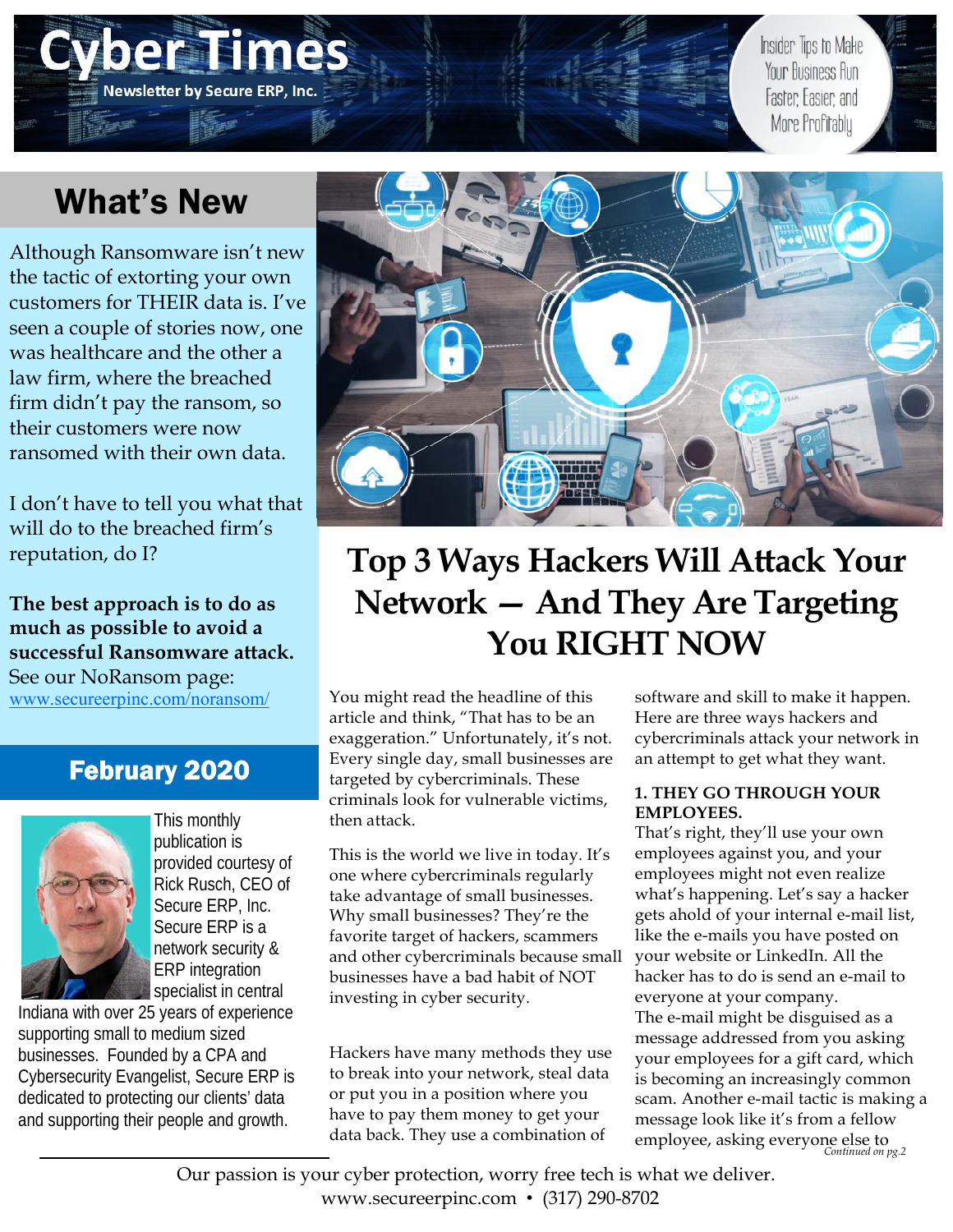*Continued from pg.1* 

open an attached file, which is likely malware or ransomware. A third e-mail scam is directing people to a phishing website, which is a website that scammers have designed to look like popular websites in order to get login information to hack accounts. All it takes is a single click from any employee to let the bad guys into your business.

### **2. THEY ATTACK YOUR NETWORK DIRECTLY.**

Some hackers aren't afraid of forced entry. Hackers and cybercriminals have access to black market tools and software that helps them get into networked devices – particularly *unprotected* networked devices.

For example, if you have a PC that's connected to the Internet and your network doesn't use any firewalls, data encryption or other network protection software, a hacker can break in and steal data from that PC and potentially other devices connected to that PC, such as portable hard drives. This method of entry isn't necessarily easy for hackers, but the effort can be worth it, especially if they can walk away with sensitive financial information.

## **3. THEY HOLD YOUR DATA HOSTAGE.**

Hackers are relying on ransomware more and more to get

**"Hackers are just looking for easy targets and, sadly, a lot of small businesses fit the bill."** 

what they want. Hackers rely on e-mail, executable files and fraudulent web ads (such as banner ads and popups) to attack networks with ransomware. It goes back to the first point. All it takes is someone clicking a bad link or file and the next thing you know, you're locked out of your network.

This has happened to dozens of businesses and even city governments in the last year alone. The thing is that even if you pay the ransom, there is no guarantee the hacker will restore access. They can take the money and delete everything, leaving your business high and dry! This destroys businesses!

All of these points are why you need to take a hard look at IT security solutions *and use them.* For instance, if you had all of your data *securely* backed up to the cloud and a hacker came in and tried to hold your data hostage, you wouldn't have to worry. They don't really have your data. You can tell them "no," then all you'd have to do is work with an IT team to get your network back up and running while scrubbing it of any malware or ransomware. Then, it would be a simple matter of restoring data from the cloud. Sure, you might be out of commission for a day or two, but in the grand scheme of things, it's *much* better than losing your business to these jokers.

Hackers are just looking for easy targets and, sadly, a lot of small businesses fit the bill. Just because you haven't had any major problems yet doesn't mean you won't in the future. The threats are out there and they're not going to go away. Invest in security, partner with an IT security firm and protect yourself. This is one investment that is truly worth it!

## **Free Report Download: The Business Owner's Guide To IT Support Services And Fees**

#### You'll learn:



Owner MUST Know About IT **Support Services** And Fees

**What You Should Expect To** Pay For IT Support For Your<br>Business And How To Get<br>Exactly What You Need

- $\pm$  The three most common ways IT companies charge for their services and the pros and cons of each approach.
- $\pm$  A common billing model that puts ALL THE RISK on you, the customer, when buying IT services; you'll learn what it is and why you need to avoid agreeing to it.
- ..# Exclusions, hidden fees and other "gotcha" clauses IT companies put in their contracts that you DON'T want to agree to.
- ...# How to make sure you know exactly what you're getting to avoid disappointment, frustration and added costs later on that you didn't anticipate.

## **Claim your FREE copy today at www.secureerpinc.com/ITbuyersguide**

Our passion is your cyber protection, worry free tech is what we deliver. www.secureerpinc.com • (317) 290-8702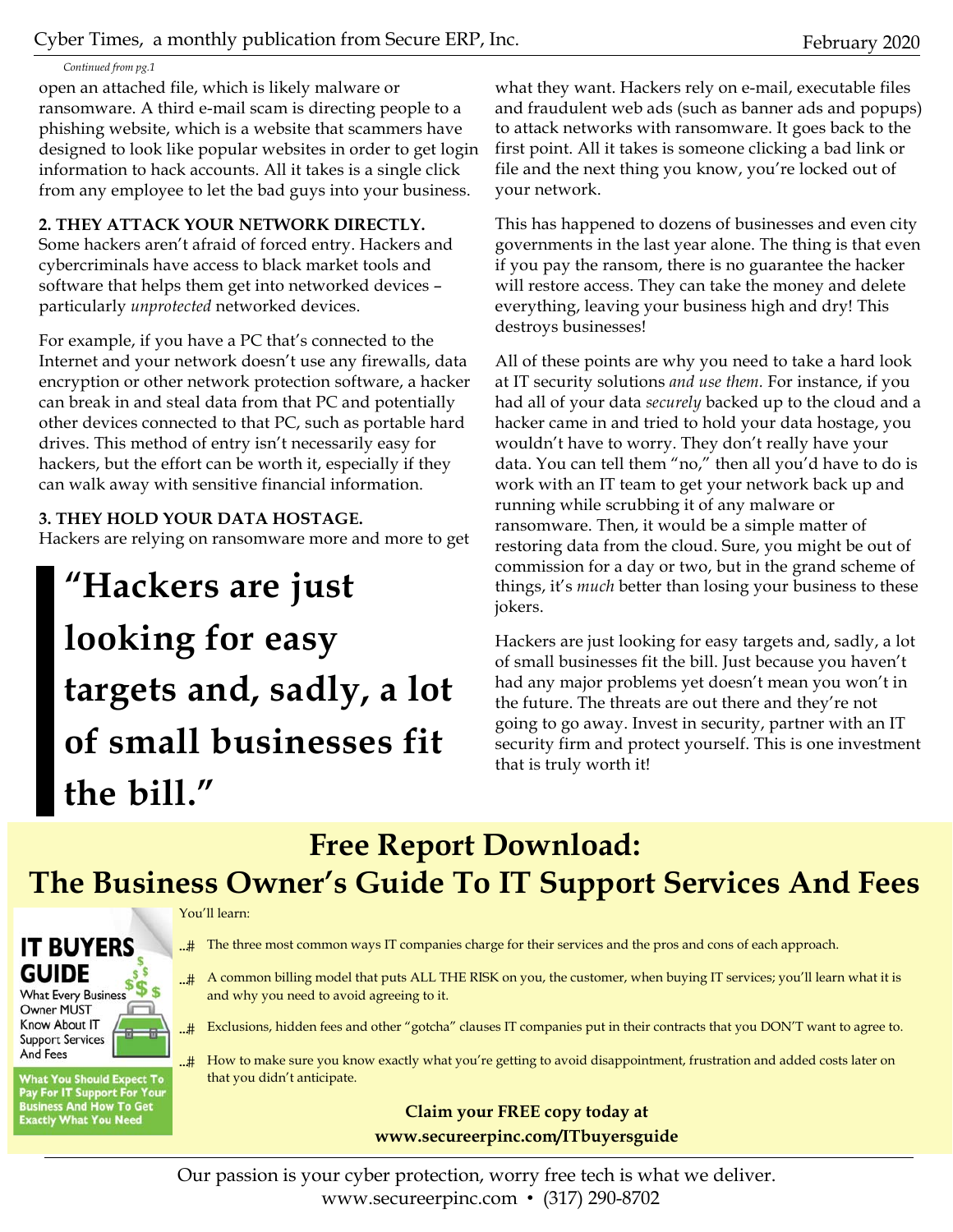## Cyber Security TIPs

## **Windows 7 End Of Life**

At a conference in late 2018, a FBI assistant director told us 3 things to keep cyber safe. One of those was "Upgrade Your Stuff." This meant don't keep computers that are no longer being patched with software and security updates.



Last month, Windows 7 became out of date. So this is now something best upgraded to Windows 10 BEFORE you have a security incident that might cripple your organization.

I've worked with Windows 10 several years and I truly like it more than Windows 7 now. (Every Windows upgrade I hate the first 3 months.) Windows 10 is MUCH more secure than any previous version. The time to wait is OVER. Upgrading is easier than you think and we can help you decide if you can keep it on your current computer. Even Easier!—R2



# **The First Mistake Bad Leaders Make In A New Job**

The first mistake bad leaders make in a new job is subtle, common and avoidable: they come into an organization and they don't narrow the priority list.

In our research for *Power Score*, we found that only 24% of leaders are good at prioritizing. And when a leader is bad at prioritizing, 90% of the time it's because they let too many priorities stay alive.

In short, great leaders **prune priorities**.

What does priority pruning look like?

It looks like taking a weed whacker to the overgrown mass of useless priorities that grow inside organizations.

It looks like what Steve Jobs did when he returned to Apple and trimmed the number of products from hundreds to under 10.

It looks like what In-N-Out Burger (for those of you who have enjoyed this delicious West Coast treat) does in only giving you a menu of burger, fries and a drink.

It looks like what Scott Cook, founder of Intuit, did in making QuickBooks as easy as using your checkbook.

There are so many leaders I see who lack the analytical horsepower, the courage or the decisiveness to prune priorities, so they just let dozens, hundreds or even thousands of priorities live on in their organizations and distract people away from the small set of things that matter most.

If you want a simple way to prune priorities, use the one-page discussion guide straight out of our *Power Score* book. Have your team rate your priorities 1–10. If you are scoring a nine or 10, keep doing what you are doing. If you score less than a nine, then it's time to get out the weed whacker!



*Geoff Smart is chairman and founder of ghSMART. Geoff is co-author, with his colleague Randy Street, of the* New York Times *best-selling book,* Who: A Method For Hiring, *and the author of the No. 1* Wall Street Journal *best seller* Leadocracy: Hiring More Great Leaders (Like You) Into Government*. Geoff co-created the Topgrading brand of talent management. He is the founder of two 501(c)(3) not-for-profit organizations. SMARTKids Leadership Program™ provides 10 years of leadership tutoring, and the Leaders Initiative™ seeks to deploy society's greatest leaders into government. Geoff earned a BA in Economics with honors from Northwestern University, and an MA and PhD in Psychology from Claremont Graduate University.* 

Our passion is your cyber protection, worry free tech is what we deliver. www.secureerpinc.com • (317) 290-8702